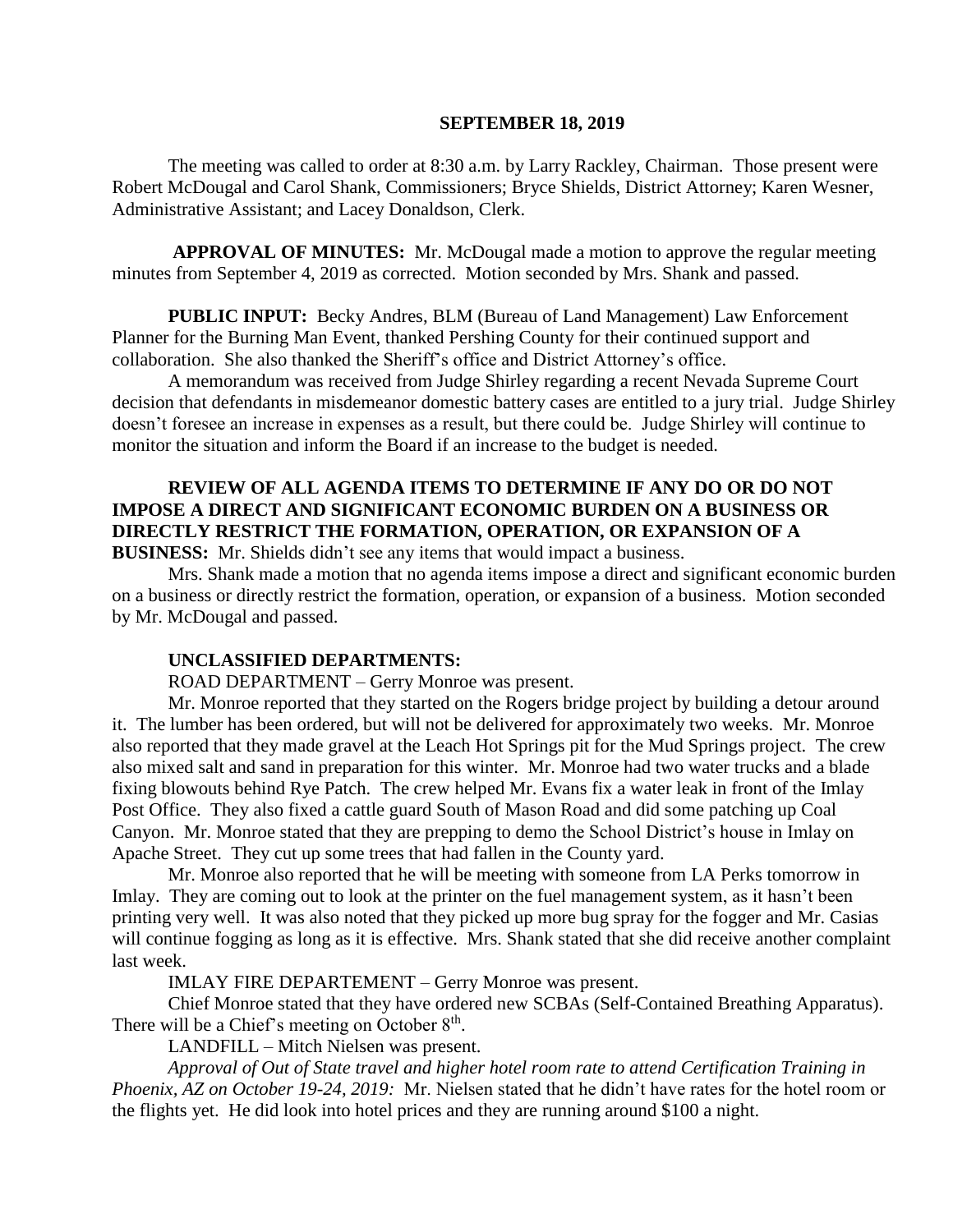Mr. McDougal made a motion to approve the Out of State travel and higher hotel room rate for Mr. Nielsen to attend the Certification Training in Phoenix, Arizona on October 19-24, 2019 with the understanding that Mr. Nielsen seeks the lowest rates. Motion seconded by Mrs. Shank and passed.

*Update:* Mr. Nielsen reported that there has been some damage done to the backstop at the Grass Valley Transfer Station again. They have also been having an issue with illegal dumping in the burn area. They have been billing the individuals when possible, but he would like to meet with the Grass Valley Advisory Board to go over the rules and answer any questions people may have. The burn area in Imlay was cleaned up last week and will be burned when feasible. Mr. Nielsen stated that the Landfill should have their annual inspection in November. Mr. Nielsen also reported that the dozer has been at Cashman Equipment for the last three weeks.

*Approval of NDEP Grant application for the Big Meadow Recycling Center:* Mr. Rackley submitted the grant on September  $9<sup>th</sup>$ . The funding will be used to purchase new bins. The grant amount is \$8,100.

Mrs. Shank made a motion to approve the submittal of a NDEP Grant application in the amount of \$8,100 to purchase new bins for the Recycling Center. Motion seconded by Mr. McDougal and passed.

BUILDINGS AND GROUNDS – John Handka was present.

Mr. Handka reported that there were a couple wind storms that blew down some trees and branches. The crew is prepping the pool for it to be covered this Friday.

Mr. Handka also reported that he and Mr. Rackley came up with a compromise regarding the installation of the new sign for the Airport.

Mr. McDougal asked if Mr. Handka expected to have to do a fair amount of work to the bath houses. Mr. Handka stated that it depends on the winter. We do need to purchase a new pool cover. Mr. McDougal stated that the Recreation Board will investigate options.

Mr. Handka stated that he has been working with the youth soccer association regarding how often the crew mows the grass at McDougal Field. Mr. Handka is also looking at alternatives for the grass.

SAFETY – Cheryl Haas was present.

Ms. Haas reported that she is still working on getting all the employees up to date with their training. She is trying to schedule training for Buildings and Grounds, the Road Department and the Sheriff's office. Once the end of summer workload slows down, she will do a hands-on training for them. POOL/PACT is in the process of switching their e-learning program. Ms. Haas also reported that she is starting back up the monthly safety meetings in October and they will work on building inspections. After she gets everything caught up, she will start revising the policy manuals.

EMERGENCY OPERATIONS MANAGER/LEPC – Charlie Sparke was present.

Mr. Sparke stated that SERC (State Emergency Response Commission) hasn't met in two quarters, so no grants have been approved. He also hasn't heard anything regarding the Federal grant.

IT DEPARTMENT – Justin Abbott was present.

Mr. Abbott reported that he is working on the Kaseya implementation.

*Approval to purchase Office 365 licenses (a mix of G1 and G3 plans) to exceed budgeted amount of \$19,635.00:* Mr. Abbott explained the two plans. His final quote is actually less than the budgeted amount at \$13,549.47. Mr. Abbott stated that he would still like approval for the original amount in case there are unforeseen expenses.

Mr. McDougal made a motion to approve the purchase of Office 365 licenses as presented, not to exceed the budgeted amount of \$19,635.00. Motion seconded by Mrs. Shank and passed.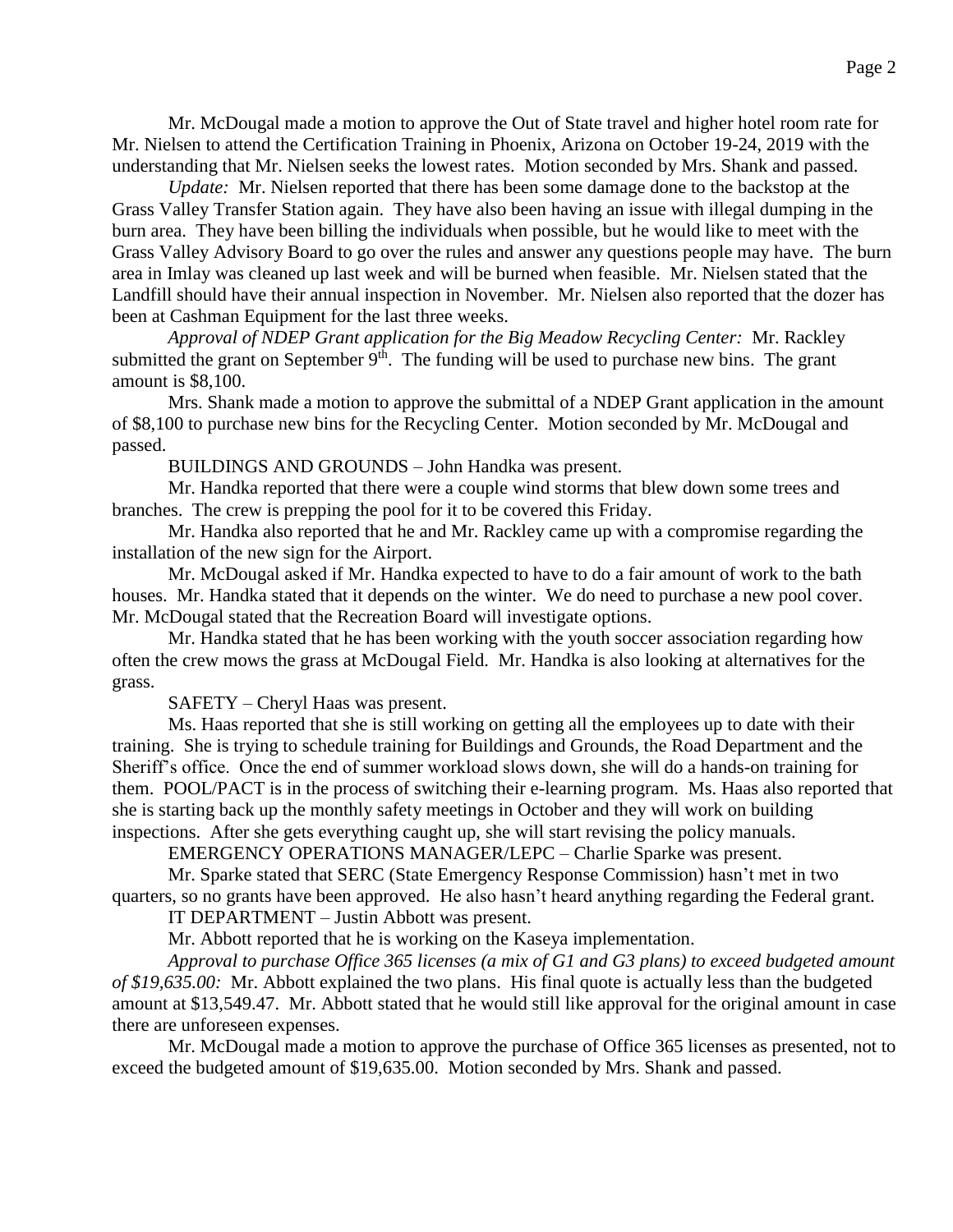## **ELECTED DEPARTMENTS:**

LACEY DONALDSON, CLERK-TREASURER – Mrs. Donaldson stated that she completed her Presidency of the County Fiscal Officers Association with the close of this year's conference and is very happy to hand that torch to someone else. The advertisement for the vacancy in the office closed on Monday. Mrs. Donaldson did receive quite a few applications that she will review. Interviews will be scheduled for next week. Mr. McDougal asked if any of the applicants worked in other County Departments. Mrs. Donaldson stated that they do not.

RENE CHILDS, RECORDER-AUDITOR – Mrs. Childs gave the Board the monthly fund balance report. Mrs. Childs also attended CFOA last week and gave kudos to Mrs. Donaldson and her team for putting on a great conference. She attended several auditor meetings while at the conference. Regarding the Tyler software conversion, they are working on setting up a centralized training for budget preparations. Mrs. Childs is still apprehensive about moving forward on the business licenses. She asked where we are at regarding a new program, as ADS will be done December 31<sup>st</sup>.

BRYCE SHIELDS, DISTRICT ATTORNEY – Mr. Shields reported that Mr. Banks attended the Prosecutor's Conference last week in Las Vegas. Mr. Shields gave an update on the letters that were sent to landowners suspected of blocking county road access. The landowners were given until September 9<sup>th</sup> to remove any barriers. Mrs. Machado drove out just before the deadline and all gates have been unlocked. She did find a couple gates we were unaware of and spoke with landowners about unlocking them.

JERRY ALLEN, SHERIFF – Sheriff Allen reported that there are 15 inmates currently in custody. The Department is still fielding reports from the Burning Man event. Sheriff Allen stated that he is working on submitting a grant for OHV (off highway-vehicle) funding. The Department participated in a search and rescue mission in Trinity Canyon. They found the vehicle and worked with Carson City to bring in horses, but the person has not been found.

Sheriff Allen also reported that he spoke with Mike Lambert about the Youth Resource Officer (YRO) grant this morning and we were successful. This will be the last year we are eligible for funding. Sheriff Allen stated that he conducted four interviews for potential employees and has two more scheduled. It was noted that there are currently two open positions. Sheriff Allen stated that all the prospects are CAT III officers.

Mr. McDougal asked about the After Action Report for Burning Man. Sheriff Allen stated that he should have it ready in about a month.

JUSTICE COURT – *Salary Resolution, M. Ortega:* Mrs. Shank made a motion to approve the Salary Resolution for Megan Ortega, moving her from an Administrative Clerk I, Range 23, Step I, to an Administrative Clerk II, Range 26, Step 2 effective September 16, 2019. Motion seconded by Mr. McDougal and passed.

## **UPDATE ON PROGRESS OF SITE LOCATION, DESIGN, FUNDING, AMENITIES AND CONSTRUCTION OF FUTURE LAW ENFORCEMENT CENTER:** Mr. Shields stated that the last he heard the deeds have still not been recorded.

**PROCLAMATIONS AND AWARDS:** There were no Proclamations or Awards considered.

## **GRASS VALLEY ADVISORY BOARD:** Paul Schlehr was present.

Mr. Schlehr spoke about the use of a road grader to cut down weeds, stating that it is not a very effective way to manage them.

Mr. Rackley stated that he has received an estimate to repair the cattle fence. Mr. McDougal suggested that Dan Hill come to the next Advisory Board meeting if they want to discuss maintenance around the mail boxes, etc.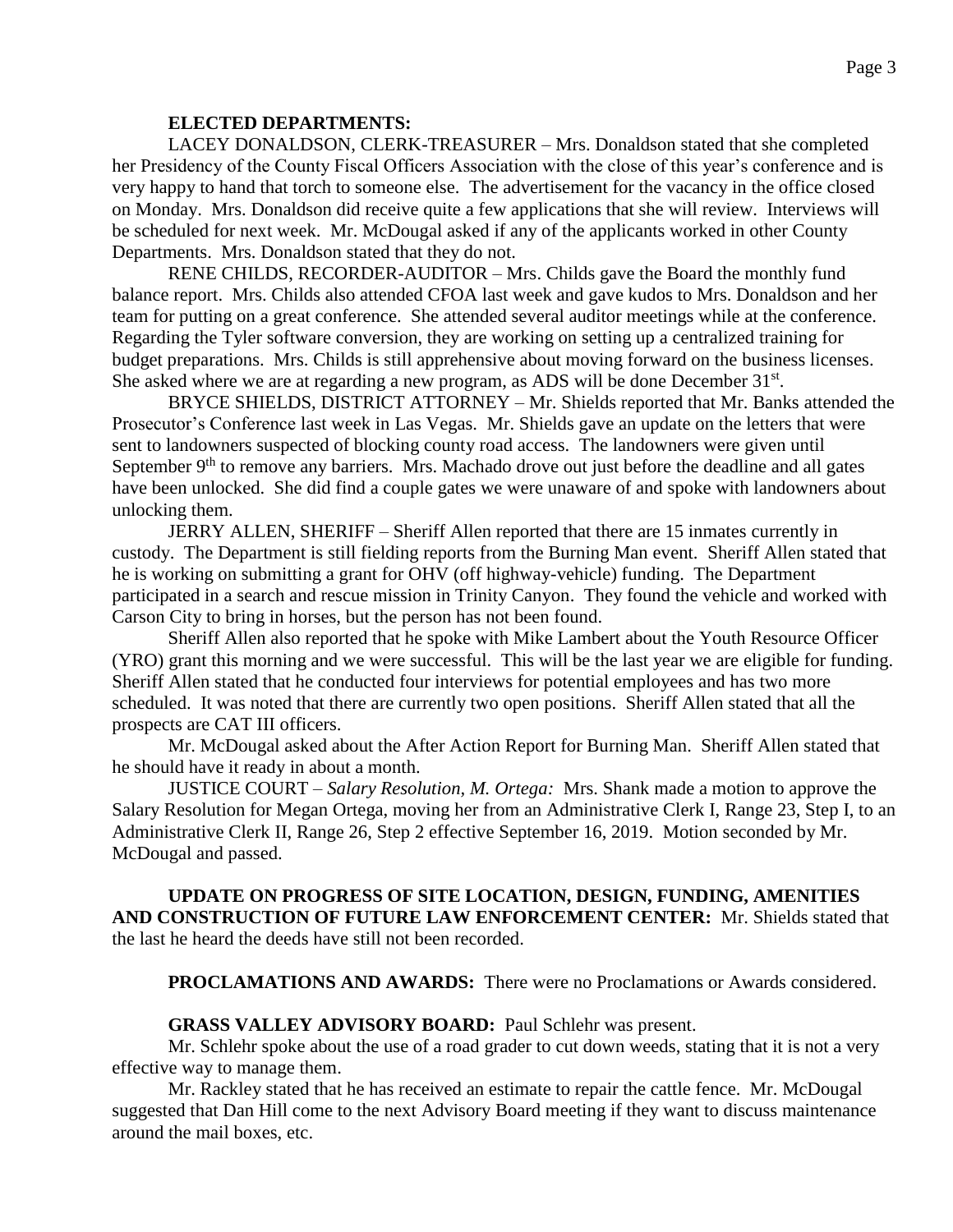**ALAINE NYE, AMERICORPS:** PRESENTATION OF AMERICORPS RECOGNITION, REPORTING OF NUMBERS SERVED AT THE SUMMER FOOD SERVICE PROGRAM, VOLUNTEER HOURS; PRESENTATION OF APPRECIATION OF COMMUNITY CENTER AND BUILDINGS AND GROUNDS SUPERVISOR – Ms. Nye stated that the program started on June  $10^{th}$ and ended on August  $9<sup>th</sup>$ . In June they were open 15 days, serving 1,204 meals. In July they were open 20 days, serving 1,377 meals. They were open 6 days in August and served 369 meals for a total of 2,950 total meals served.

Ms. Nye also presented Lesley McKinney a Certificate of Appreciation for 330 hours of service to the program. Mrs. McKinney also organized 21 volunteers that contributed a total of 535.5 hours. Ms. Nye also presented a Certificate to the Community Center and Buildings and Grounds.

# **DERBY FIELD AIRPORT:** APPROVAL TO GO TO BID FOR ENGINEERING SERVICES / REQUEST FOR PROPOSALS – Mike Dikun was present on behalf of Armstrong Consultants.

Mr. Dikun stated that our contract with Armstrong expired July 3, 2018. The notice needs to be published in a newspaper for two weeks. Mr. Dikun suggested giving two to three weeks for consultants to respond.

Mrs. Shank made a motion to go out to bid for Airport Engineering Services. Motion seconded by Mr. McDougal and passed.

Mr. Rackley stated that they have a plan to hang the new sign at the Airport and will get it done.

# **DISCUSSION REGARDING A RESOLUTION AMENDING THE CAPITAL IMPROVEMENT AND PUBLIC SAFETY PROJECT PLAN TO PROVIDE CHANGES TO THE FUNDING, PRIORITY AND ORDER OF CAPITAL IMPROVEMENT PROJECTS:** Mr.

Rackley stated that he hasn't been able to meet with the Fire Chiefs. Mrs. Shank and Mr. McDougal stated that there are items that can come off as they are completed. Mrs. Shank also wanted to open up #2 to be able to buy more vehicles if funding allowed. Mr. McDougal spoke about taking out the "not to exceed" amount as costs do increase. Mr. Shields stated that there has to be some certainty in the language. In #3 Mrs. Shank would like there to be language that if there is funding available in the Ambulance Fund that it is used first.

The board will discuss this further after the next Chiefs meeting.

# **PUBLIC HEARING TO CONSIDER AN APPLICATION FILED BY NV ENERGY FOR A FRANCHISE AGREEMENT WITH PERSHING COUNTY PERMITTING SAID APPLICANT TO OPERATE AND MAINTAIN AN ELECTRIC SYSTEM IN PERSHING COUNTY FOR THE SOLE PURPOSE OF PROVIDING ELECTRIC SERVICE WITHIN THE RIGHTS-OF-WAY FOR WHICH NV ENERGY HOLDS A CERTIFICATE AND TO PERFORM ROUTINE MAINTENANCE ACTIVITIES ON ITS FACILITIES WITH THE RIGHTS-OF-WAY:** Linda Bissett, NV Energy Government Relations, and Bob Rice, NV Energy Area Service Manager, were present.

Mr. Shields gave an overview of the Franchise Agreement. The previous agreement was for 50 years and expired on August 20, 2019. The funds generated go to the School District. It was noted that on top of this agreement, we are allowed to enact a fee that would go back to the County as well. Ms. Bissett will get the Board some more information on an approximate amount that would generate.

Mr. Rackley asked if there was any public comment. Mrs. Hultgren asked about the utility in Rye Patch. Mr. Rackley stated that he is still working on selling the utility to NV Energy. Paul Schlehr asked about the billing in Grass Valley as they use Humboldt County's zip code. Ms. Bissett stated that they are changing their system to use APN instead of zip codes.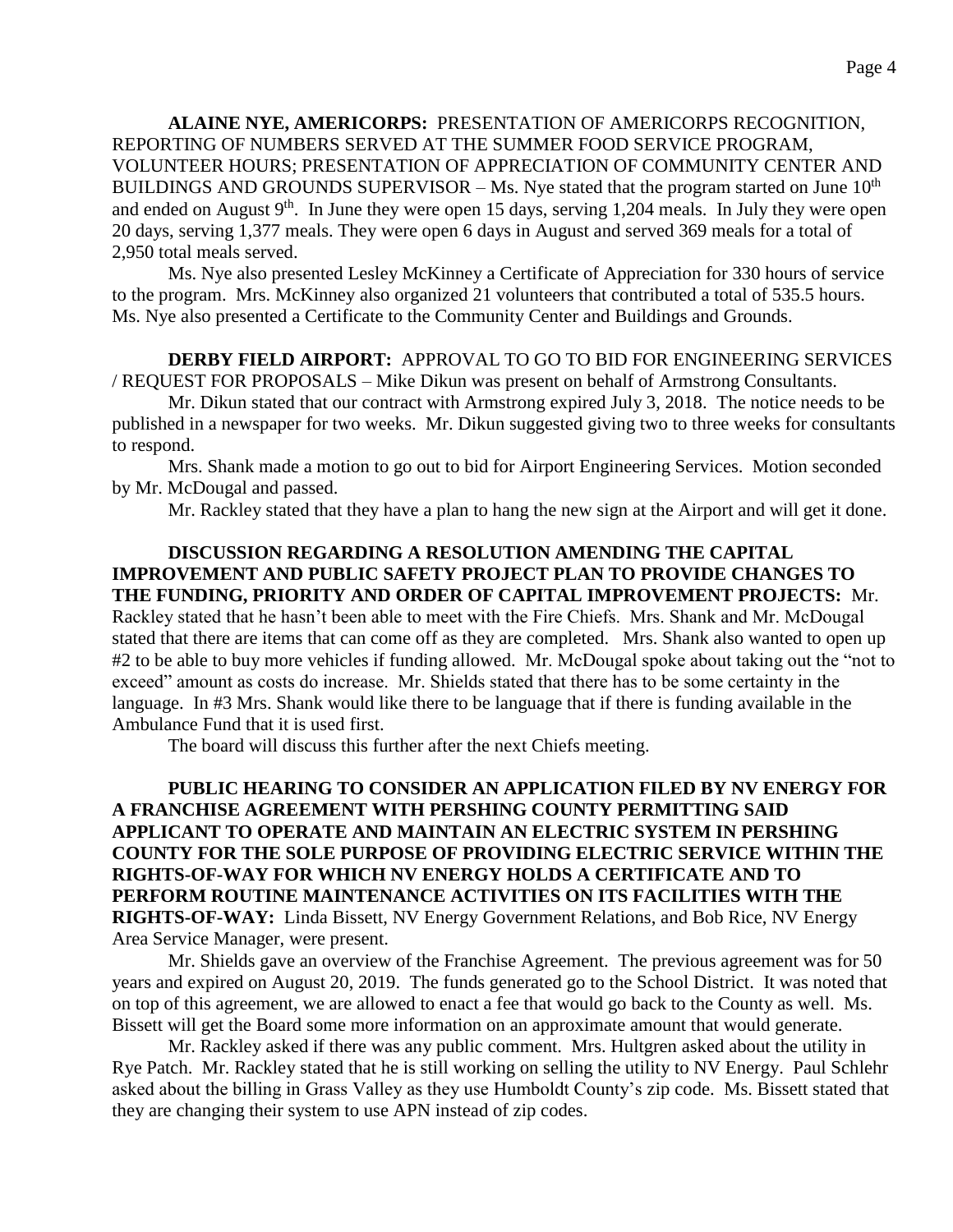Mr. McDougal made a motion to renew the NV Energy Franchise Agreement with Pershing County permitting applicant to operate and maintain an electric system in Pershing County for a term of 20 years. Motion seconded by Mrs. Shank and passed.

**REPORT FROM LEGAL COUNSEL:** Mr. Shields asked if the Board had any questions regarding Judge Shirley's memo. They did not.

**ITEMS FOR FUTURE AGENDAS:** Mrs. Shank gave the Board a list. Mr. Shields would like an agenda item to give Mr. Handka permission to get rid of the books currently in storage as Mr. Handka sees fit. Mr. McDougal spoke with Mayor Giles and he would like to have a closed personnel session prior to the fire department meeting as he feels there are some personnel issues that need to be discussed. Mr. Shields stated that isn't permitted.

Mr. McDougal stated that the Board needs to respond to NDOT's (Nevada Department of Transportation) letter regarding the speed limit on the frontage road from Westfall Road to Toulon.

**REPORT FROM ADMINISTRATIVE ASSISTANT:** Mrs. Wesner reported that she has been working on the bid specs for the playground. Once reviewed by Mr. Shields she will bring it before the Board.

**CORRESPONDENCE:** LETTER FROM NDOT REGARDING REQUEST TO INCREASE SPEED LIMIT ON FRONTAGE ROAD (FRPE01), WESTFALL ROAD TO TOULON, PERSHING COUNTY– Mr. McDougal stated that State Route 447 between Nixon and Gerlach has a 70 mph speed limit and is not as good of a road. He also mentioned State Route 278 out of Carlin. The Board will draft a letter appealing NDOT's decision.

**MATTERS OF THE BOARD FOR DISCUSSION, BOARD MEMBER REPORTS, BOARD LIAISON REPORTS:** Mr. McDougal attended the Humboldt River Basin Water Authority meeting. He mentioned that Bennie Hodges serves as the Chairman of that Board. Mr. McDougal feels that even though Mr. Hodges has retired, the County should continue his appointment to that board. Mr. McDougal also mentioned that on September 24<sup>th</sup> he will be participating on a panel with the Nevada Water Resources Association to talk about Water Resource Plans. September  $25<sup>th</sup>$  is the regular quarterly meeting of the Central Nevada Regional Water Authority meeting.

Mrs. Shank stated that she was appointed to the State Board of Trustees of the Fund for Hospital Care to Indigent Persons. The Cemetery Board held interviews for the vacant administrative clerk position and Cheryl Haas was selected. Ms. Haas will now oversee Safety, Cemetery and Community Health Nurse. Mrs. Shank will be attending the Frontier Community Coalition meeting on Monday. Kim Burgess will be there to speak about the 2020 Census. Mrs. Shank also reported that she will be taking a tour of Coeur Rochester tomorrow and a tour of Switch on September 24<sup>th</sup>. She will be attending a Broadband Workshop at Lawlor on Friday. The annual NACO (Nevada Association of County Officials) Conference is September  $25<sup>th</sup>$  and  $26<sup>th</sup>$ . Mrs. Shank will attend the Grass Valley Advisory Board meeting at the end of the month as well.

Mr. Rackley will also be attending the Switch tour on the 24<sup>th</sup> and the NACO Conference. He reported that Channel 5 has obtained an agreement with the land owner on Virginia Peak in Elko and we have Channel 5 from Reno back up and running.

It was noted that the Community Health Nurse's office will be putting on the annual Drivethrough Flu Pod next Thursday at the Community Center.

**PUBLIC INPUT:** Mr. Abbott asked if he could participate in the Switch tour as well. Mrs. Shank will find out.